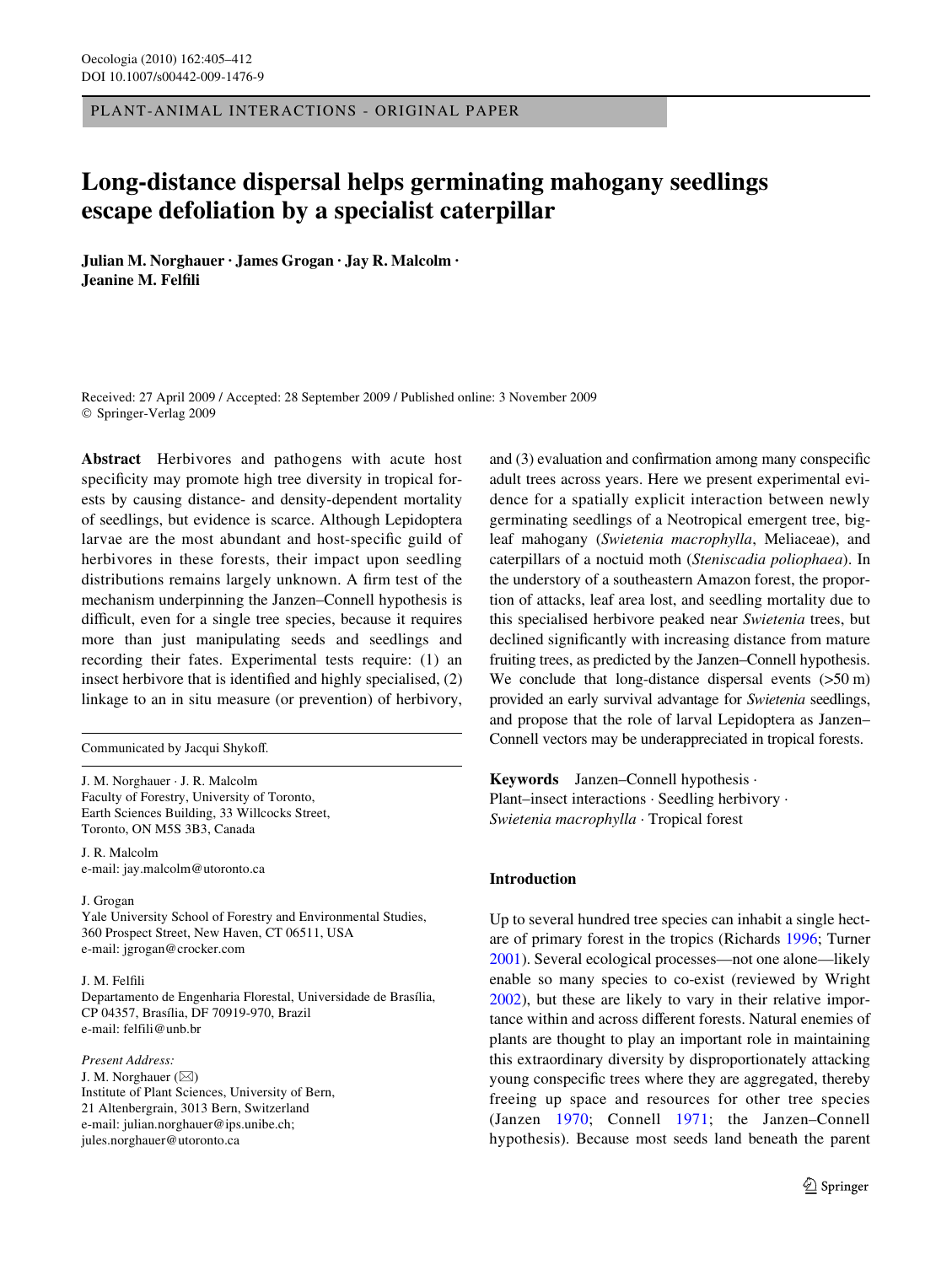tree, long-distance seed dispersal by wind or animals may help some propagules become locally rare enough to evade lethal attacks from herbivores or pathogens (Ridley [1930](#page-7-5)). Although there is ample evidence of increased recruitment away from conspecific trees, far less attention has been paid to its causes (reviewed by Carson et al. [2008\)](#page-7-6).

Negative density dependence in tree growth and mortality rates is a spatially explicit process that has received increasing support from large, pan-tropical forest dynamics plots (reviewed by Zimmerman et al. [2008](#page-7-7)). This support, however, is largely limited to individuals  $>1$  cm diameter, and thus overlooks the smallest stem classes, which are the most abundant and vulnerable to death (but see Webb and Peart [1999;](#page-7-8) Harms et al. [2000](#page-7-9)). Although consistent with the Janzen–Connell hypothesis, these studies do not directly test its underlying mechanism because suspected biotic agents have not been identified and their specific roles in reducing recruitment have not been elucidated. Moreover, how strongly herbivores and pathogens exert a diversity-promoting effect via intraspecific density-dependent mortality rests heavily on two key life history characteristics: having a very narrow diet breadth, and being common in forests (reviewed by Freckleton and Lewis [2006](#page-7-10); Carson et al. [2008](#page-7-6)).

The most abundant herbivores in tropical forests are larvae of butterflies and moths (Lepidoptera), the majority of which feed upon one or a few closely related tree species within a genus (Janzen [1981](#page-7-11), [1988](#page-7-12); Barone [1998;](#page-6-0) Novotny et al. [2002,](#page-7-13) [2004;](#page-7-14) Dyer et al. [2007](#page-7-15)). By virtue of their abundance and relatively high degree of host specialisation, one might expect caterpillars to strongly influence seedling and sapling distribution patterns, especially during the vital seed-to-seedling stage of development when trees are succulent, abundant and most vulnerable to death (Ridley [1930](#page-7-5); Richards [1996](#page-7-0); Turner [2001](#page-7-1)). And yet, to our knowledge, no caterpillar has been shown to attack and kill newly germinated seedlings close to parent trees in natural forests in the context of the Janzen–Connell hypothesis.

In this study we experimentally tested the prediction that new seedlings emerging from seeds farther from mature trees are more likely to escape lethal attack by a caterpillar than seedlings establishing closer to parent trees. In the state of Pará, Brazil the wind-dispersed canopy-emergent tree big-leaf mahogany, *Swietenia macrophylla* King (Meliaceae), is the only known host plant of a tiny pale grey moth, *Steniscadia poliophaea* Hampson (Noctuidae: Sarrothripinae). The moth's larval instars feed on expanding meristematic tissues—new leaves, leaf rachi, and stems of mahogany seedlings and small saplings and appear to be absent in crowns of *Swietenia* adult trees (Grogan [2001](#page-7-16); Norghauer et al. [2006a,](#page-7-17) [2008](#page-7-18)). This research was prompted by preliminary studies indicating higher seedling recruitment rates far from fruiting *Swietenia* trees, a pattern whose cause was unknown but was speculated to be the result of *S. poliophaea* herbivory (Grogan and Galvão [2006a;](#page-7-19) Norghauer et al. [2006b](#page-7-20)).

#### **Materials and methods**

#### Study species

Mahogany seeds are relatively large (mean  $= 0.35$  g dry weight), winged, and wind dispersed in the dry season. In southeast Pará, dry season winds blow most seeds westnorthwest of parent trees, with median dispersal distances of 28 m and 9 m on west and east sides of trees, respectively. Nearly 100% of seeds fall within 100 m in an area of 0.91 ha surrounding the parent tree, though extreme longdistance dispersal beyond 350 m has been observed (Grogan and Galvão [2006a\)](#page-7-19). Seeds have no long-term dormancy mechanisms (Lamb [1966\)](#page-7-21), with moisture availability associated with the onset of the rainy season during October-November triggering germination (Morris et al. [2000](#page-7-22)). Newly established seedlings are 15–20 cm tall with two pairs of simple leaves (Fig. [1a](#page-2-0)). After initial leaves mature, established seedlings typically flush leaves after 2–3 months depending on light conditions. Seedlings can resprout after breakage or extensive defoliation, though understory light levels are too low to power a full recovery.

First instar *Steniscadia poliophaea* emerge from tiny disc-shaped eggs (1–2 mm diameter) laid on the underside of expanding initial seedling leaves. The pale yellow caterpillars feed voraciously for 5–10 days, causing characteristic patterns of leaf damage (Fig. [1](#page-2-0)a,b). Each instar phase turns deeper yellow; the final instar is ca. 2 cm in length and sports a halo of fine hairs (Fig. [1](#page-2-0)d). *S. poliophaea* caterpillars preferentially feed on immature mahogany leaves; they have not been observed on other tree species under natural conditions nor do they accept meristematic tissues from other species under controlled conditions. After caterpillars pupate, adult moths emerge from the cocoons after 10–11 days. The entire egg-to-moth transformation requires 18–22 days (Grogan [2001\)](#page-7-16).

It is important to distinguish *S. poliophaea* from the better-known *Hypsipyla grandella* and *Hypsipyla robusta* shoot-boring caterpillars that attack large saplings and poles of *Swietenia* and other juvenile Meliaceae trees across the tropics (Mayhew and Newton [1998](#page-7-23); Nair [2007](#page-7-24)). While *H. grandella* is undoubtedly a pervasive pest in Neotropical plantations, to the best of our knowledge its distance- and/or density-dependent effect on *Swietenia* growth and mortality in natural populations has not been reported [but see Sullivan ([2003\)](#page-7-25) for the tree *Tabebuia ochracea* (Bignoniaceae)]. The forestry literature regarding *H. grandella* is largely anecdotal and focused on plantation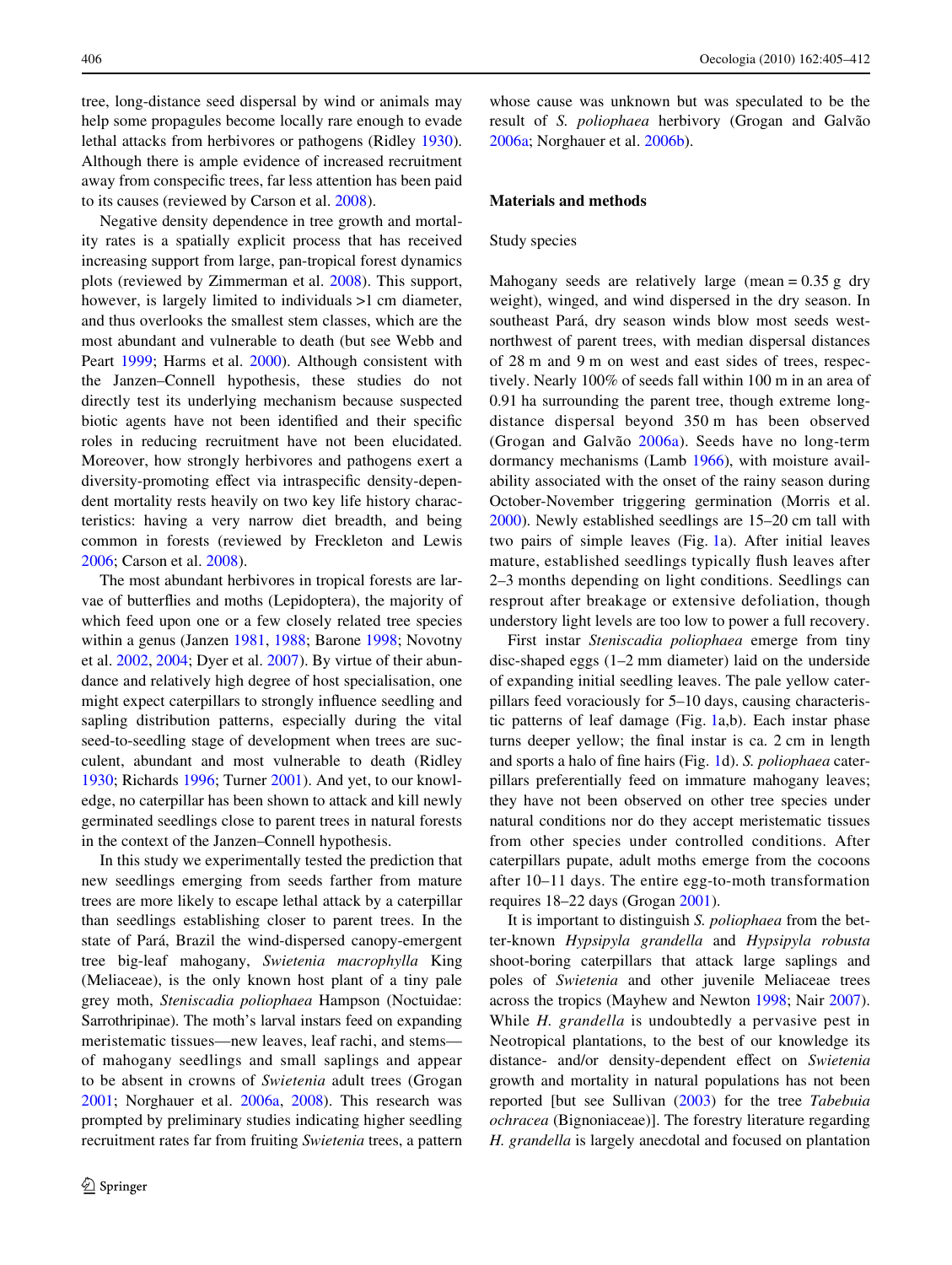<span id="page-2-0"></span>**Fig. 1** Photos showing: **a** intact, recently established *Swietenia macrophylla* seedling; **b** late-instar caterpillar (*Steniscadia poliophaea*, ca. 1.5–2.0 cm long) feeding on a newly germinating seedling; **c** recently established seedling that survived a caterpillar attack (note the characteristic webbing, frass, and residual damage on mature leaves); **d** late-instar caterpillar eating stem tissue on a 100% defoliated seedling. Photos by J. M. N. from the study

site in Pará, Brazil

settings (e.g. Mayhew and Newton [1998\)](#page-7-23) that are very different from species-rich primary and secondary forests (Nair [2007\)](#page-7-24).

### Study site

We conducted our study in the Kayapó Indigenous Territory, Pará, Brazil, where an 8,000-ha reserve (hereafter referred to as "Pinkaití") protects a natural population of *Swietenia macrophylla* trees (*Swietenia* hereon). This forest is semi-evergreen, unlogged, and experiences relatively little hunting pressure. Yearly rainfall can vary from 1,500 to 2,100 mm, concentrated in September–May with virtually no rainfall during the dry season months (June–August; Grogan and Galvão [2006b\)](#page-7-26).

# Seed sowing

We maintained a fixed seed density (5 seeds  $m^{-2}$ ) in our experimental plots. This density is representative of natural seed densities observed on the ground beneath tree crowns during typical fruiting years. While low compared to seed densities occasionally observed beneath heavily fruiting individual trees or clusters of trees (up to  $30 \text{ m}^{-2}$ ), this fixed density is high compared to natural seed densities observed beyond tree crown perimeters. We chose this density for use at all mature "parent" trees selected for study because seed production is unpredictable, being highly variable within and among reproductive adults [>20–30 cm diameter at breast height (DBH)] across years (Snook et al. [2005](#page-7-27); Grogan and Galvão [2006a\)](#page-7-19).

In mid August 2003, seven large fruiting *Swietenia* trees that were at least 200-m upwind and 100-m downwind from the nearest *Swietenia* adult were selected as sites for seed plots. Nearest-neighbour distances among the seven trees averaged 732 m (range: 250–1800 m). These trees were a small subset of a much larger, comprehensive 3-year Janzen–Connell experimental study (J. M. Norghauer et al., in preparation), and were selected to not only maximise interspersion but also to span the natural variation seen in both adult size and fruit crop at the study site (mean DBH  $\pm$  1 SD: 104.3 cm  $\pm$  19.1 cm, range = 67.0–128.1 cm). Freshly fallen *Swietenia* seeds were collected under a cluster of three large fruiting trees not included in the study 1

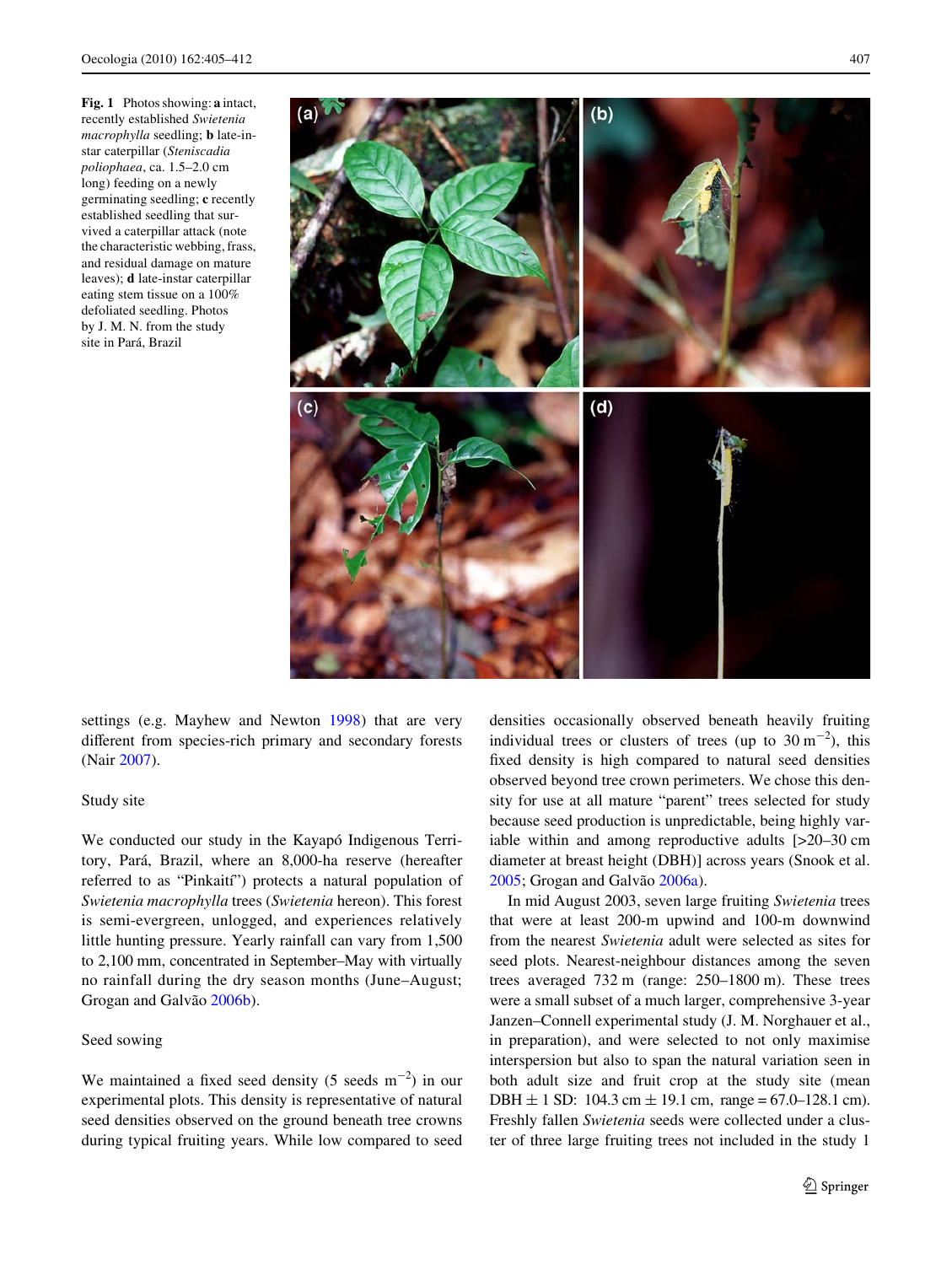month before outplanting, screened for viability, and well mixed.

We established six 2-m  $\times$  2-m plots per tree along a 100-m transect that ran downwind of each *Swietenia* tree. Plots were located at 5, 15, 30, 50, 75 and 100 m from each tree, though distances were occasionally adjusted to avoid major canopy openings, and marked with 0.5-m-tall wire stake flags for relocation. In each plot 20 seeds were dropped from a height of 0.5 m into an X-shaped array, corresponding to a density of 5 seeds  $m^{-2}$ . Average percent canopy openness above the seed plots  $(n = 42)$ , measured in four cardinal directions per plot using a handheld spherical densitometer, was  $1.9\% \pm 1.17$  SD.

We gauged the pre-existing (or "background") density of natural seedfall by counting naturally dispersed seeds in each experimental plot just prior to sowing. This likely underestimated actual background seed densities at scales larger than the 2-m  $\times$  2-m plot because those eaten whole by larger vertebrates would have been missed. Both intact seeds and those predated by mammals and/or insects (papery wing left or visible holes in the seed hull, respectively) were counted. To prevent confusion with experimental seeds we removed any naturally fallen seeds from the plots and tossed them 1–2 m away in a haphazard direction. Over a 6-week period from mid October through late November 2003, as detailed below, we scored plots for seed predation, monitored them for seed germination and seedling attack, and then measured the extent of herbivory by *S. poliophaea* caterpillars.

#### Measuring seed predation

Small vertebrates prey on *Swietenia macrophylla* seeds in the study region, either by removing the whole seed or more often by partly consuming the propagule, leaving discernible teeth marks on the diaspore hull that once encased the missing seed embryo (Grogan and Galvão [2006a](#page-7-19); Norghauer et al. [2006b](#page-7-20)). Insect attacks were identified by tiny bored holes, and fungal pathogens by a softening of the seed hull but no sign of animal attack. We considered seeds whose hull or complete propagule was removed as eaten (the latter rarely happened). While using seed removal as an index of seed predation can lead to misleading results (Vander Wall et al. [2005](#page-7-28)), hoarding of *Swietenia* seeds is likely infrequent in the Pará region (Grogan [2001\)](#page-7-16). We used regression to model the effect of distance from a mature tree on the proportion of seeds predated per plot (arcsine square root transformed).

# Measuring seedling herbivory and recruitment

We measured missing leaf area to the nearest square millimetre in mid November on all nearly or fully expanded green leaves using a transparent plastic grid gently overlaid onto individual seedlings leaves (Coley [1983;](#page-7-29) Aide [1993](#page-6-1)). We first calculated an average percent damage per seedling and then derived plot-level averages for statistical analyses, as seedlings within plots could not be considered statistically independent (Quinn and Keough [2002](#page-7-30)). Percent leaf herbivory and proportions of seedlings attacked and 100% defoliated by *S. poliophaea* caterpillars were analysed using regression models in which the mature *Swietenia* tree was used as a random blocking factor. In subsequent models the blocking factor was removed because it was not close to significant. We checked for curve linearity in these response variables (arcsine square root transformed) by comparing least-squares linear and quadratic regressions. Little evidence of curve linearity was detected for the proportion of seedlings 100% defoliated (quadratic term  $F_{1,40} = 0.30$ ,  $P = 0.59$ , whereas it was almost significant for percent damage (quadratic term  $F_{1,40} = 2.52$ ,  $P = 0.12$ ) and proportion of seedlings attacked (quadratic term  $F_{1,40} = 3.43$ ,  $P = 0.072$ , showing a concave downward relationship. All regression models were weighted by the plot-level counts of successful germinants. Finally, seedling recruitment was expressed on a per plot basis by counting the number of seedlings alive in May 2004, at the end of the first wet (growing) season, and then dividing by the number of: (1) pre-herbivory germinants; and (2) initial seeds added (20 per plot, 840 seeds total). All response variables were arcsine square root transformed in the reported regression models to stabilise variance and normalise residuals.

# Separating distance from density effects

Dispersal distance and seed density are often inversely correlated in tree populations and thus are practically indistinguishable (Janzen [1970](#page-7-3); Clark and Clark [1985;](#page-7-31) Richards [1996](#page-7-0)). All plots, however, shared the same experimental seed density. It remains unclear, then, whether distance from a mature tree, plot seedling density per se, and/or neighbourhood density was the main factor to which *S. poliophaea* females were responding to, resulting in more attacks and pervasive defoliation near *Swietenia* trees. In three separate multiple linear regression models (using type III sum of squares), distance to mature tree, plot density of pre-herbivory germinants, and neighbourhood density of natural seedfall (log-transformed) were used as independent variables. The response variables were arcsine square root transformed: (1) mean percent damage, (2) proportion of seedlings attacked, and (3) proportion of seedlings 100% defoliated by *S. poliophaea* caterpillars. Tolerance values were used to check the degree of independence between predictors. In all three models, the values for each predictor ranged from 0.55 to 0.90 and were judged acceptable (i.e. > 0.10; Quinn and Keough [2002\)](#page-7-30).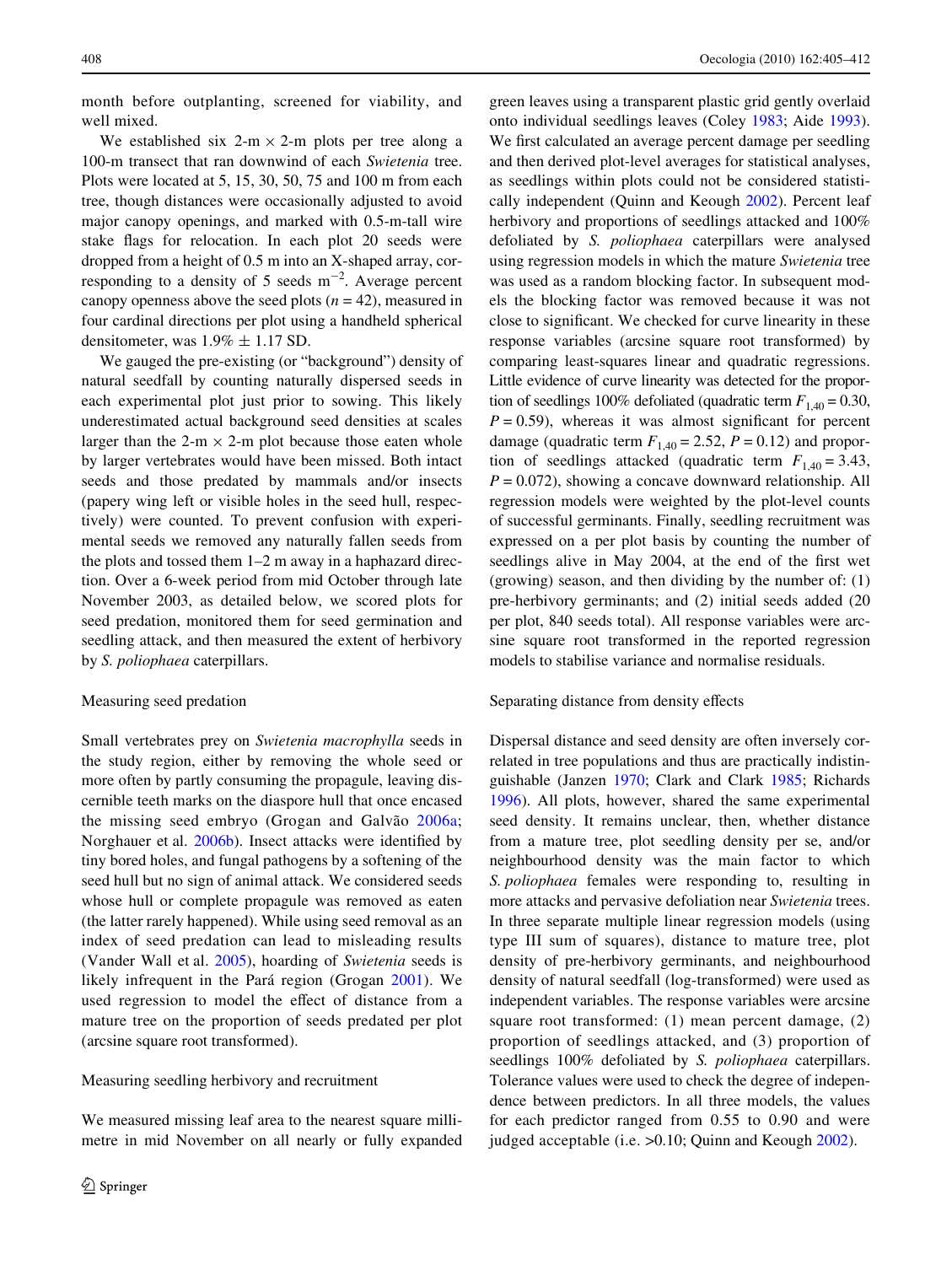All statistical analyses were conducted using SAS version 8.2 (SAS Institute, Cary, N.C.). Other multiple regression assumptions were checked using graphics of residuals, histograms, and quantile plots.

#### **Results**

Seed predation by small mammals did not appear to vary according to distance from a mature *Swietenia* tree and was highly variable across plots, ranging from 0 to 95%, but least variable beneath tree crowns (Fig. [2](#page-4-0)a). Overall, less than 1% of propagules were removed entirely (i.e. diaspore including papery wing), with an additional 4.1% destroyed by boring insects and pathogens (34 of 840 seeds). This predation plus 14 cases of failed or aborted germination reduced the density of pre-herbivory successful germinants,



<span id="page-4-0"></span>**Fig. 2** Relationship between distance from a mature fruiting tree (*n* = 7) and the post-dispersal fates of *Swietenia macrophylla* seeds at the Pinkaití forest reserve in Pará, Brazil. **a** The proportion of seeds predated by vertebrates (non-weighted linear regression,  $F_{1,41} = 0.98$ ,  $r^2 = 0.024$ ,  $P = 0.33$ ). **b** The number of pre-herbivory seedlings (i.e. those seeds that escaped predation and successfully germinated) per plot (Kruskal–Wallis test,  $df = 5$ ,  $\chi^2 = 4.56$ ,  $P = 0.47$ ). Shown are means  $\pm$ 1 SE

on average, by one-quarter (from 20 seeds to 15.4 germinants,  $n = 42$  plots), resulting in a non-significant decrease in ger-minants with distance from a mature tree (Fig. [2](#page-4-0)b).

In stark contrast to seed predation, the proportion of emerging seedlings attacked by the specialist herbivore, *S. poliophaea*, peaked within 15 m of mature *Swietenia* trees, but declined to near zero at 75-m and 100-m distances (Fig. [3a](#page-5-0)). The average amount of leaf area lost to *S. poliophaea* caterpillars approached 60% within 15 m of trees, but dropped to near zero at the furthest distances from a mature tree (Fig. [3](#page-5-0)a). Cases of 100% herbivory (Fig. [3](#page-5-0)b) were greatest within 15 m of trees, where nearly half of all experimental seedlings were completely defoliated—and those not eaten completely were left severely damaged. Less than 6% of seedlings had their leaves damaged by an insect herbivore other than *S. poliophaea* and their percent damage was unrelated to distance from a mature tree (median =  $10\%$ ; Kruskal–Wallis test,  $P = 0.75$ ). The proportion of *Swietenia* seeds alive as seedlings at the end of the first growing season (i.e. seedling recruitment in May 2004) increased significantly with distance from a mature tree, as predicted by the Janzen–Connell hypothesis (Fig.  $3b$ ). Model fits improved when a single plot at a distance of 100 m from a mature tree that had 100% mortality was excluded from regression analyses (for germinants,  $F_{1,39} = 33.1, r^2 = 0.47, P < 0.0001$ ; for seeds,  $F_{1,39} = 22.8$ ,  $r^2 = 0.37$ ,  $P < 0.0001$ ). When data were analysed at the scale of individual seedlings, the negative effects of the caterpillar were even starker. Only 3% of attacked seedlings were alive in May 2004 whereas 43% that escaped attack survived to the end of the wet season. Only 12% of seedlings within 50 m of mature trees survived, whereas 35% survived beyond 50 m ( $\chi^2$  test,  $\chi^2 = 44.8$ ,  $df = 1$ ,  $P < 0.0001$ ).

We used multiple regression analyses to compare the explanatory powers of distance, plot seedling density, and neighbourhood seedling density. Distance from a mature *Swietenia* tree was the strongest predictor for the three response variables: (1) percent damage, (2) proportion escaping attack, and (3) proportion 100% defoliated by the specialist herbivore [standard partial regression coefficients for distance,  $b_{(1)}' = -0.66$ ;  $b_{(2)}' = +0.75$ ;  $b_{(3)}' = -0.72$ ; for each parameter, *P* < 0.0001]. By contrast, pre-herbivory seedling density within plots (at a spatial scale of  $4 \text{ m}^2$ ) was not a significant predictor for any response variable [standard partial regression coefficients for seedling] density,  $b_{(1)}'$  = + 0.07, *P* = 0.41;  $b_{(2)}'$  = -0.13, *P* = 0.10;  $b_{(3)}$  = 0.02, *P* = 0.82]. However, the log neighbourhood density of natural seedfall was a significant predictor (positive) of percent damage to *Swietenia* seedlings, but not a significant predictor of escape from attack or complete defoliation of seedlings [standard partial regression coefficients for background seed density,  $b_{(1)}' = +0.26$ ,  $P = 0.018$ ;  $b_{(2)}' = -0.16$ ,  $P = 0.091$ ;  $b_{(3)}' = 0.17$ ,  $P = 0.14$ ]. Overall,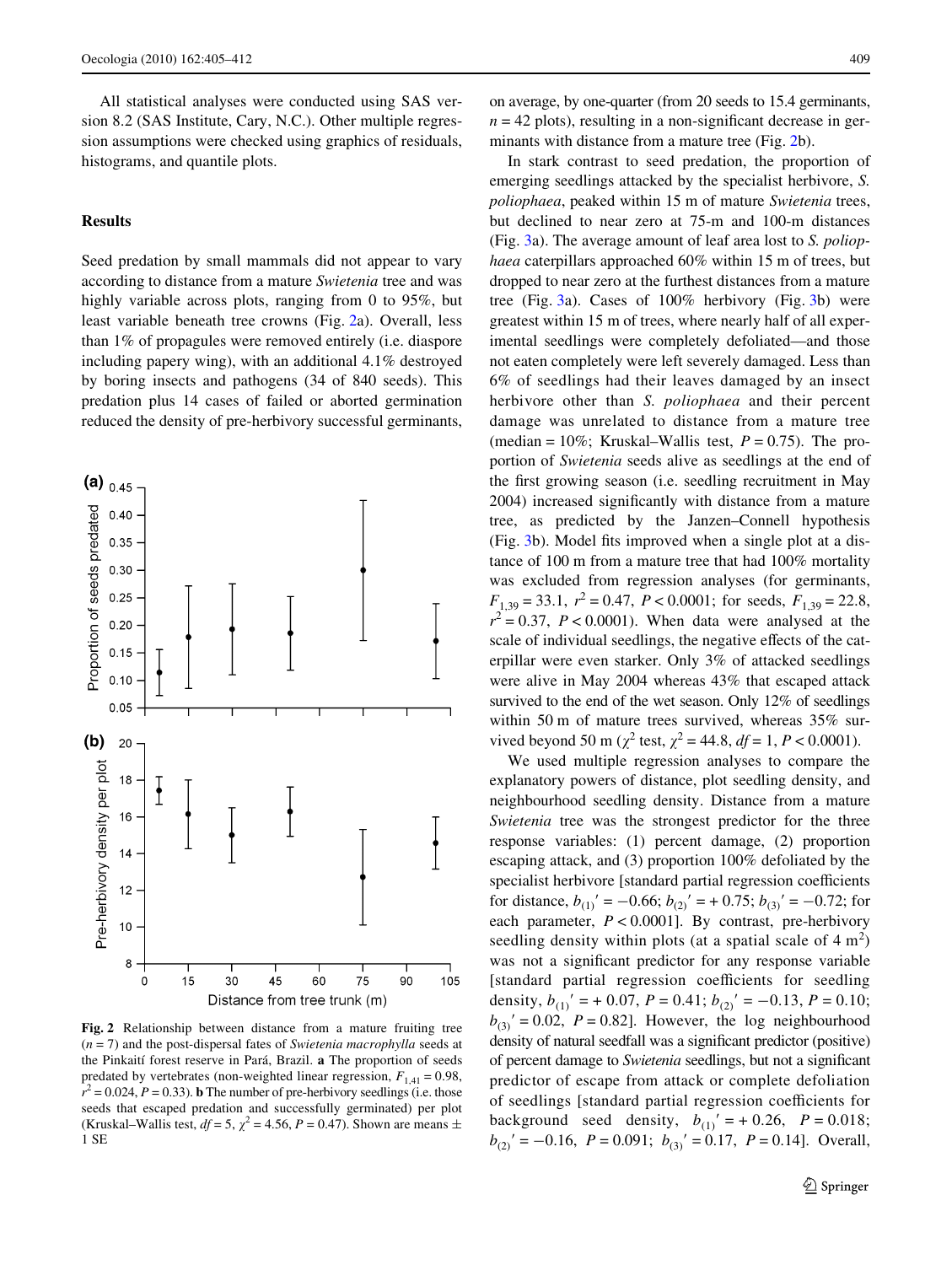

<span id="page-5-0"></span>**Fig. 3** Relationship between distance from a mature fruiting tree (*n* = 7) and herbivory of young *Swietenia macrophylla* seedlings at the Pinkaití forest reserve in Pará, Brazil. **a** The amount of leaf area damaged on *Swietenia* germinants (*open circles*), and the percentage of seedlings escaping attack by *Steniscadia poliophaea* moth caterpillars (*closed circles*) analysed using weighted linear regression  $(F_{1,40} = 86.5, r^2 = 0.69, P < 0.0001; F_{1,40} = 132.6, r^2 = 0.77, P < 0.0001,$ respectively). **b** The proportion of newly germinating *Swietenia* seedlings (*triangles*) 100% defoliated by *Steniscadia*, and seedling recruitment, expressed both as the proportion of *Swietenia* seeds (*open circles*) and germinants (*closed circles*) alive 8 months later. Variables were analysed using weighted least regressions for defoliation  $(F_{1,40} = 84.1, r^2 = 0.68, P < 0.0001)$  and recruitment from germinants  $(F_{1,40} = 26.2, r^2 = 0.40, P < 0.0001)$  and non-weighted regression for recruitment from seeds sown ( $F_{1,40} = 14.4$ ,  $r^2 = 0.27$ ,  $P = 0.0005$ )

each model accounted for at least 70% of the variation in the three response variables [for (1)  $F_{1,40} = 34.6$ ,  $R^2 = 0.74$ ; for (2)  $F_{1,40} = 46.2$ ,  $R^2 = 0.79$ ; and for (3)  $F_{1,40} = 29.5$ ,  $R^2 = 0.70$ .

## **Discussion**

This experiment demonstrated for the first time that a specialist caterpillar (*Steniscadia poliophaea*) can severely defoliate new tree seedlings near conspecific mature trees (*Swietenia macrophylla*) and that seedlings established further downwind from adults (>50 m) experienced higher recruitment at the end of the first growing season. The key factor explaining these results was severe damage induced by *S. poliophaea*. This is consistent with field evidence elsewhere that specialist herbivores can cause greater leaf damage than generalists on young tropical saplings (Barone [1998](#page-6-0)). Damage to *Swietenia* seedlings from other insects was negligible, suggesting its expanding leaves were either toxic or unattractive to other invertebrates and vertebrates (Mayhew and Newton [1998](#page-7-23)).

Ecological processes that drive young seedling mortality can potentially have a major impact upon tree regeneration patterns in tropical forests by influencing subsequent juvenile and adult abundances and distributions (Clark and Clark [1985;](#page-7-31) Harms et al. [2000;](#page-7-9) Bell et al. [2006](#page-7-32)), which collectively can affect community structure and species composition. The Janzen–Connell hypothesis posits a conspecific spacing mechanism driven by natural enemies that hastens host mortality rates where tree densities are greatest—typically near parent trees but also where trees are clustered (Janzen [1970;](#page-7-3) Schupp [1992](#page-7-33)). However, for the Janzen–Connell mechanism to encourage high species diversity, four key conditions must apply: (1) these enemies must be species-specific or facultative (sensu Janzen [1970](#page-7-3)); (2) they must be common; (3) they must be not only distance and/or density responsive in their attack, but also capable of reducing growth and/or survival rates; and (4) the first three conditions must hold for many tree species in a forest. The present experiment is among the first to satisfy conditions (1), (2), and (3), albeit for a single tree species at one forest site.

Although many studies have documented negative effects of insect herbivores on seedlings, surprisingly few have done so in the context of the Janzen–Connell mechanism in tropical forests (Clark and Clark [1985;](#page-7-31) Blundell and Peart [1998;](#page-7-34) Massey et al. [2006](#page-7-35)). These found evidence for species-specific increases in leaf damage with either proximity to parent trees and/or immediate seedling density, but the insect herbivores implicated were not known, nor was their degree of host specialisation. So few published studies may truly reflect little investigation, but we cannot discount the possibility that many non-significant results may have gone unpublished (i.e. the "file-drawer effect"). We believe, however, that seedling herbivory by insects is less studied compared to vertebrate herbivory in Janzen–Connell tests because the effects of the former are often cryptic and harder to quantify in tropical forests.

Whilst pathogen-induced mortality during seedling establishment (i.e. die-back or damping off) has received support and recently regained attention (Augspurger [1984;](#page-6-2) Bell et al. [2006;](#page-7-32) reviewed by Freckleton and Lewis [2006](#page-7-10)), insects that eat germinating stem and leaf tissue in the seed-to-seedling phase are a group of enemies either too laborious or too ephemeral to properly study (Blundell and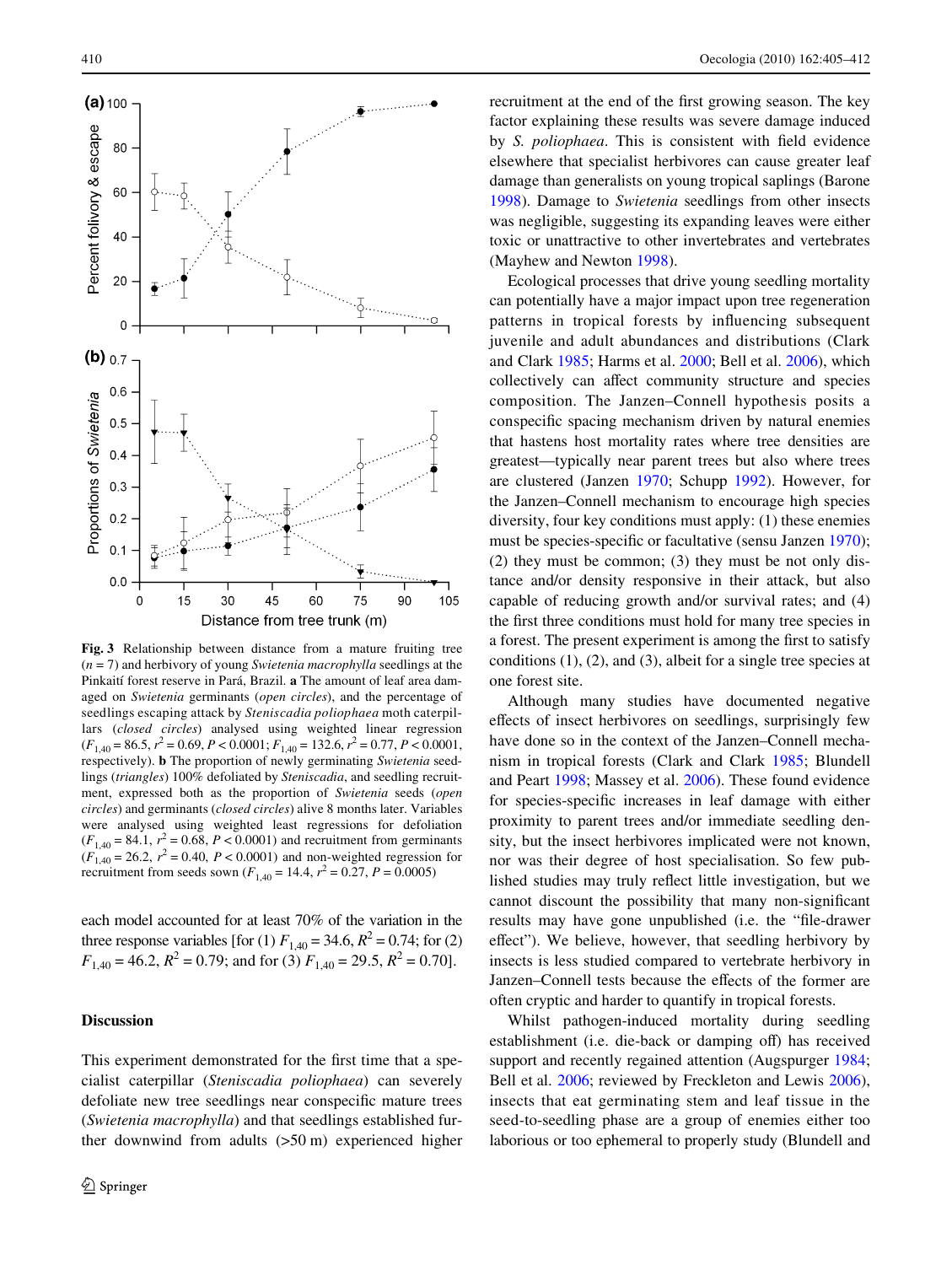Peart [1998;](#page-7-34) Massey et al. [2006\)](#page-7-35). We suspect that the fleeting seed-to-seedling phase—less than 2–3 weeks for *Swietenia*—coupled with a dearth of natural history knowledge in the tropics, has made it more difficult to detect the potential impact of larval Lepidoptera. Indeed, despite their ubiquity and dominance, caterpillars are rarely mentioned as either limiting establishment or shaping seedling distributions in natural forests, whereas their role as pests in tropical nurseries and of juveniles in plantations is well known, especially for young Meliaceae trees (Nair [2007\)](#page-7-24).

Our results support theoretical work suggesting that vertebrates are unlikely to function as distance-responsive predators of tree seeds and seedlings (Nathan and Casagrandi [2004](#page-7-36)) but that specialised insects herbivores can (Muller-Landau et al. [2003](#page-7-37)). Predation of *Swietenia* seeds did not vary significantly with distance from mature trees, consistent with previous investigations (Grogan and Galvão [2006a](#page-7-19); Norghauer et al. [2006b\)](#page-7-20). The increase in seedling recruitment at greater distances from mature *Swietenia* trees was driven primarily by *S. poliophaea* herbivory. Even partial damage to initial leaves can severely weaken seedlings and increase their risk of mortality in the lightlimited understory, where lost tissue is not easily replaced (Turner [2001;](#page-7-1) Kitajima [2003](#page-7-38)). In a Panamanian forest, Clark and Clark [\(1985](#page-7-31)) observed that as little as 14% of lost leaf area of initial leaves of *Dipteryx panamensis* decreased seedling longevity. Decreased persistence in the shaded understory for *Swietenia* seedlings will decrease their probability of being in or near a newly formed canopy gap—a crucial event for successful recruitment to maturity by this light-demanding species (Grogan et al. [2005](#page-7-39)). Our collective experience since 1995 indicates that the plant–caterpillar interaction described here is an annual event and that *Steniscadia poliophaea*'s impact on *Swietenia* regeneration may continue beyond the first growing season, on both shaded seedlings but especially on vigorously growing seedlings and saplings near adults (Grogan [2001](#page-7-16); Norghauer et al. [2006a](#page-7-17), [2008](#page-7-18)).

Although we present evidence for distance responsive attacks and associated mortality from this caterpillar enemy, we did not exclude the herbivore from seedlings in order to conclusively demonstrate its impact on seedling mortality and spatial distribution [condition (2) above]. Further manipulation—ideally by removing caterpillars by hand to avoid affecting non-targeted plants, or by using insecticide or mesh netting to protect seedlings—both near and far from isolated *Swietenia* adults is needed to confirm this interpretation of our results. Another caveat to our study is that fungal pathogens, falling debris, and/or trampling by animals may have increased mortality through the wet season months. For example, one experimental plot at a distance of 100 m lacked any seedling survivors, likely because of fungalinduced mortality from rotting fruit seen within the plot.

How was *Steniscadia poliophaea* able to locate these small seedlings within the narrow window of time associated with widespread seed germination, if they did not originate from *Swietenia* tree canopies? Because early instars of *S. poliophaea* larvae cannot chew mature leaves their fitness greatly depends upon speedy and efficient host location and timing of oviposition by females (Bernays [2001](#page-7-40)). They could do this by searching for *Swietenia* seedlings among species-rich vegetation in the forest by first using adult *Swietenia* trees as cues for local host abundance, perhaps via adult-generated olfactory plumes (Schoovern et al. [2005](#page-7-41), p. 149), and then pursuing a fine-scale search in the vicinity of these adults. Our partial regressions suggest this may have occurred, in that the density of either background seeds or pre-herbivory germinants was less important than distance to the seven *Swietenia* adults for predicting herbivory on seedlings.

We anticipate that the spatially explicit seedling–herbivore interaction observed here is not unique to *Swietenia* and may apply to other tropical tree species. Young leaves of tropical tree seedlings and saplings are loaded with anti-herbivore chemical defences and yet still incur high rates of leaf damage irrespective of their successional status and/or shade tolerance (Coley [1983](#page-7-29); Coley and Barone [1996](#page-7-42)). This apparent paradox—of highly toxic leaves being eaten to a greater degree than less toxic but tougher mature leaves—suggests that most consumers of young expanding tree foliage are well adapted and specialised in their diet (Cates [1980;](#page-7-43) Schoovern et al. [2005\)](#page-7-41), with the prime candidates being Lepidoptera larvae (Barone [1998](#page-6-0); Kursar et al. [2006](#page-7-44)) which are likely to be more specialised in the tropics than in temperate zones (Coley and Barone [1996;](#page-7-42) Dyer et al. [2007](#page-7-15)). We conclude that moth caterpillars may represent an underappreciated Janzen–Connell vector in natural forests and thus deserve further attention by ecologists and foresters alike.

**Acknowledgments** We thank the Brazilian government and the Kayapó community of A'ukre for research permission, as well as Conservation International—Brazil for logistical support in the field. We are grateful for early helpful discussions with A. A. Agrawal, S. C. Thomas, S. Smith and C. Nock; and to J. Solorzano-Filho for formatting the photos in Fig. [1](#page-2-0). Funding was kindly provided by a doctoral scholarship to J. M. N. from Le Fonds Québécois de la Recherche sur la Nature et Technologies (Government of Québec, Canada), a grant from the Donner Foundation Canada, and a grant to J. R. M. from the Natural Sciences and Engineering Research Council of Canada. Research was done in accordance with the laws of Brazil.

#### **References**

- <span id="page-6-1"></span>Aide TM (1993) Patterns of leaf development and herbivory in a tropical understory community. Ecology 74:455–466
- <span id="page-6-2"></span>Augspurger CK (1984) Seedling survival of tropical tree species–interactions of dispersal distance, light-gaps and pathogens. Ecology 65:1705–1712
- <span id="page-6-0"></span>Barone JA (1998) Host-specificity of folivorous insects in a moist tropical forest. J Anim Ecol 67:400–409